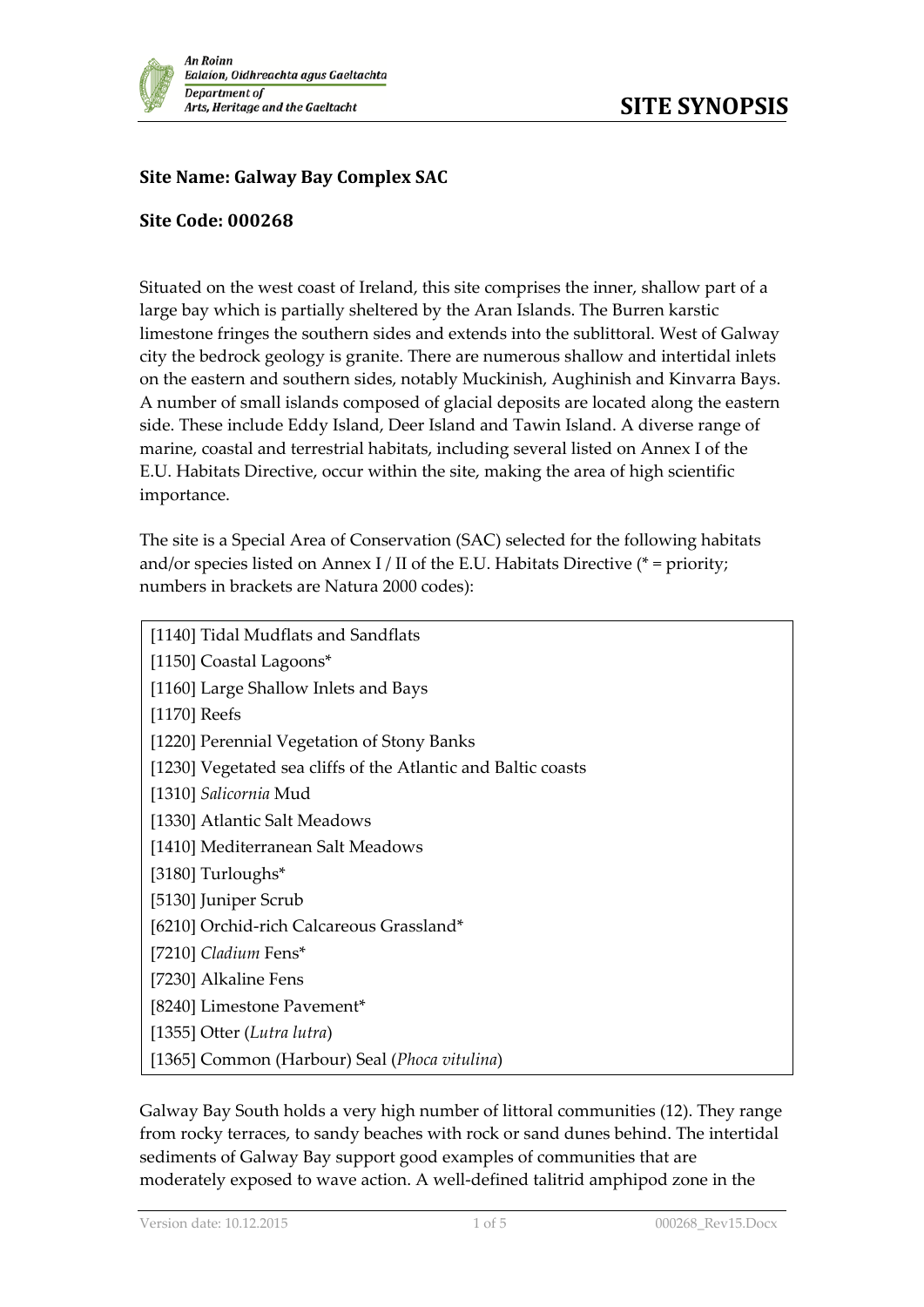upper shore gives way to an intertidal, mid shore zone with sparse epifauna or infauna. On the lower, flat part of the shore, the tubes of the deposit-feeding terebellid worm, *Lanice conchilega*, are common on the surface. Nereid and cirratulid polychaete worms (*Hediste diversicolor*, *Arenicola marina*), small crustaceans and bivalves (*Angulus tenuis*, *Cerastoderma edule* and *Macoma balthica*) are present. The area has the country's only recorded example of the littoral community characterized by *Fucus serratus* with sponges, ascidians and red seaweeds on tide-swept lower eulittoral mixed substrata. This community has very high species richness (85 species), as do the sublittoral fringe communities on the Finavarra reef (88 species). The rare Purple Sea Urchin *Paracentrotus lividus* and the foliose red alga *Phyllophora sicula* are present at Finavarra, whereas the red alga *Rhodymenia delicatula* and the rare brown alga, *Ascophyllum nodosum* var. *mackii,* occur in Kinvarra and Muckinish Bays. Sublittorally, the area has a number of distinctive and important communities. Of particular note is that Ireland's only reported piddock (bivalve mollusc) bed thrives in the shallows of Aughinish Bay. The rare sponge, *Mycale contarenii,* is also found here. There is further interest in an extensive maerl bed of *Phymatolithon calcareum* which occurs in the strong tidal currents of Muckinish Bay. There is also maerl off Finavarra Point and in Kinvarra Bay (*Lithothamnion corallioides*, *Lithophyllum dentatum* and *Lithophyllum fasciculatum*). An oyster bed in Kinvarra Bay and seagrass (*Zostera* spp.) beds off Finavarra Point are also important features. Other significant habitats which occur include secondary maerl beds and communities strongly influenced by tidal streams.

Saltmarshes are frequent within this extensive coastal site, with both E.U. Habitats Directive types, 'Atlantic Salt Meadow' and 'Mediterranean Salt Meadow' well represented. Most of the saltmarshes are classified as the bay type, with the substrate being mud or mud/sand. There is one lagoon type and one estuary type. Lagoon saltmarshes are the rarest type found in Ireland. The best examples of saltmarsh are located in inner Galway bay, east of a line running between Galway city and Kinvarra. In this area the coastline is highly indented, thus providing the sheltered conditions necessary for extensive saltmarsh development. Common saltmarsh species include Thrift (*Armeria maritima*)*,* Red Fescue (*Festuca rubra*)*,* Common Scurvygrass (*Cochlearia officinalis*)*,* Lax-flowered Sea-lavender (*Limonium humile*)*,* Common Saltmarsh-grass (*Puccinellia maritima*)*,* Saltmarsh Rush (*Juncus gerardi*) and Sea Rush (*Juncus maritimus*). On the lower levels of the saltmarshes and within pans there occurs Glasswort (*Salicornia europaea* agg*.*)*.* A noteworthy feature of the saltmarsh habitat within this site is the presence of dwarfed brown seaweeds in the vegetation. These are also known as "turf fucoids" and typical species include *Fucus* spp., *Ascophyllum nodosum* and *Pelvetia canaliculata*. A number of locally rare vascular plant species also grow in saltmarsh areas within the site. These include Reflexed Saltmarsh-grass (*Puccinellia distans*) and Sea-purslane (*Halimione portulacoides*), which are both relatively rare in the western half of the country.

Shingle and stony beaches can be found throughout the site, with the best examples along the more exposed shores to the south and west of Galway city and to the north and east of Finavarra, Co. Clare. In general, these shingle shorelines are sparsely vegetated and frequently occur interspersed with areas of sandy beach and/or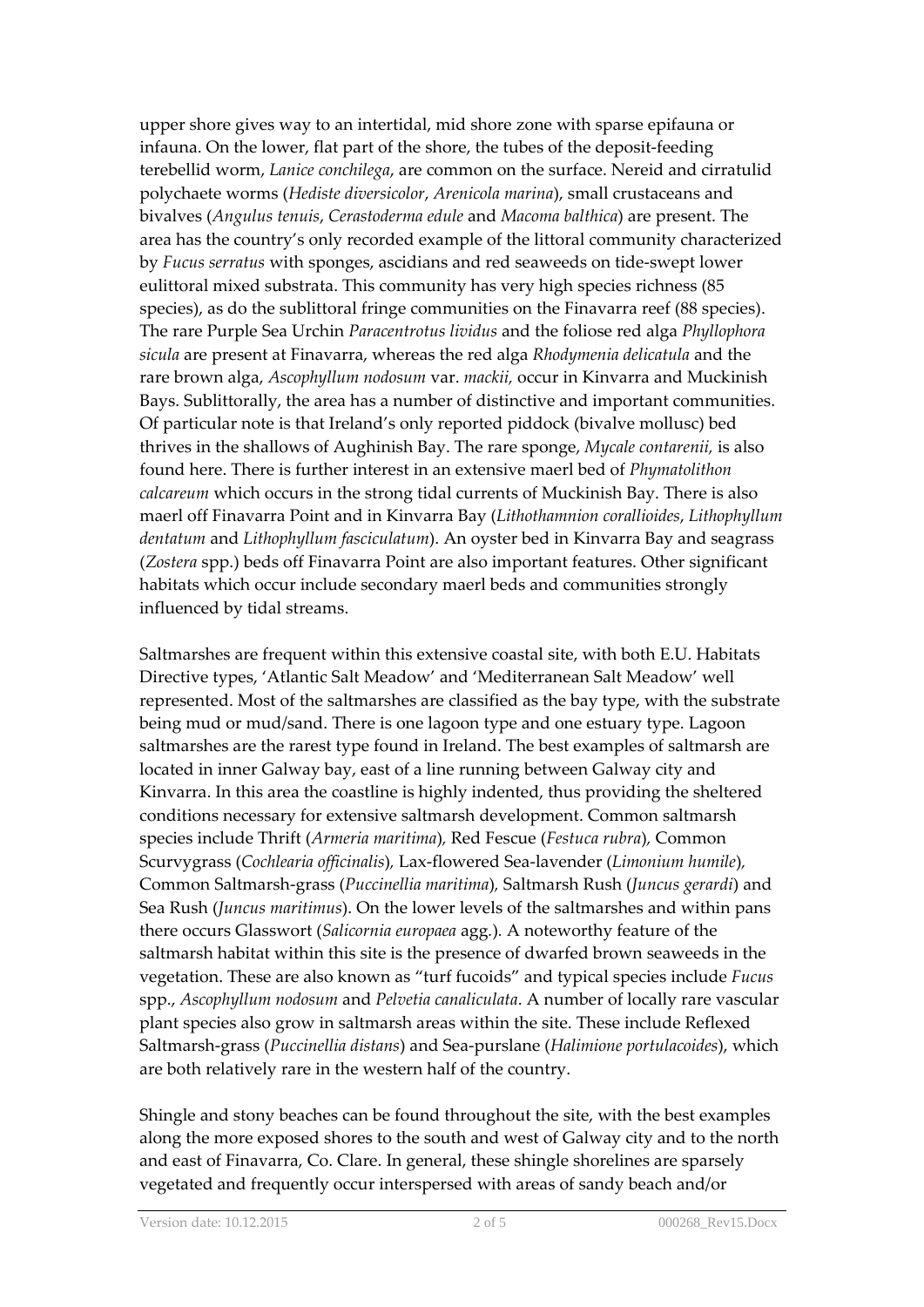bedrock shore. The associated flora is dominated by plant species of frequently disturbed maritime habitats. To the south and west of Galway city, typical plants include Curled Dock (*Rumex crispus*)*,* Common Couch (*Elymus repens*)*,* Sea Sandwort (*Honkenya peploides*)*,* Sea Beet (*Beta vulgaris* subsp. *maritima*)*,* Sea Mayweed (*Matricaria maritima*)*,* Silverweed (*Potentilla anserina*) and Oraches (*Atriplex* spp.). Two rare plant species are associated with the habitat: Henbane (*Hyoscyamus niger*)*,* a threatened species listed in the Irish Red Data Book, grows on shingle beach to the south of Lough Atalia; there are also old records for the threatened plant species Seakale (*Crambe maritima*).

Soft coastal cliffs reaching heights in excess of 10m occur at Rusheen. These support coastal grassland with very sparse vegetation cover. Species recorded include Sea Plantain (*Plantago maritima*), Creeping Bent (*Agrostis stolonifera*)*,* False Oat-grass (*Arrhenatherum elatius*)*,* Cock's Foot (*Dactylis glomerata*)*,* Red Fescue*,* Common Bird'sfoot-trefoil (*Lotus corniculatus*)*,* and the lichens *Ramalina* sp. and *Xanthoria parietina*. They are considered highly representative of the rarer soft type of sea cliffs in Ireland.

An excellent range of lagoons of different types, sizes and salinities occurs within the site. This habitat is given priority status on Annex I of the E.U. Habitats Directive. One unusual type of lagoon, karstic rock lagoon, is particularly well represented. This type of lagoon is common on the Aran Islands, but on mainland Ireland, all but one are confined to this site. Additionally, the best example of all karstic lagoons in the country, Lough Murree, is found at this site. The flora of the habitat is rich and diverse, reflecting the range of salinities in the different lagoons. It is typically brackish, with two species of Tasselweed (*Ruppia* spp.), two Red Data charophytes *Chara canescens* and *Lamprothamnion papulosum*, and *Chaetomorpha linum*, an alga (all lagoonal specialists). The fauna of the lagoon is also rich, diverse and lagoonal. At least 10 lagoonal specialist species were recorded in 1996 and 1998 from the combined habitat of all the lagoons, which is one of the highest number for any lagoonal habitat in the country. Many of the species appear to be rare. The lagoons within this site are excellent examples of the habitat type and of high conservation importance.

Other terrestrial habitats within this site which are of conservation importance include Great Fen-sedge (*Cladium mariscus*)-dominated fen and Black Bog-rush (*Schoenus nigricans*)-dominated alkaline fen at Oranmore, a turlough of moderate size at Ballinacourty, limestone pavement at Ballyconry, Gleninagh North and Newquay, dry calcareous grassland with orchids (best examples occurring west of Salthill), Juniper (*Juniperus communis*) scrub formations at Oranmore, wet grassland and an area of deciduous woodland at Barna. The orchid-rich grassland occurs on a serious of small drumlin hills found to the west of Galway City, and is largely confined to the sides of the hills. Calcicole pecies such as Kidney Vetch (*Anthyllis vulneraria*), Harebell (*Campanula rotundifolia*), Spring Gentian (*Gentiana verna*), Common Spottedorchid (*Dactylorhiza fuchsii*), Lesser Twayblade (*Listera ovata*), Pyramidal Orchid (*Anacamptis pyramidalis*), Yellow-wort (*Blackstonia perfoliata*) and Greater Knapweed (*Centaurea scabiosa*) are found here, among others. Juniper is also found in this area.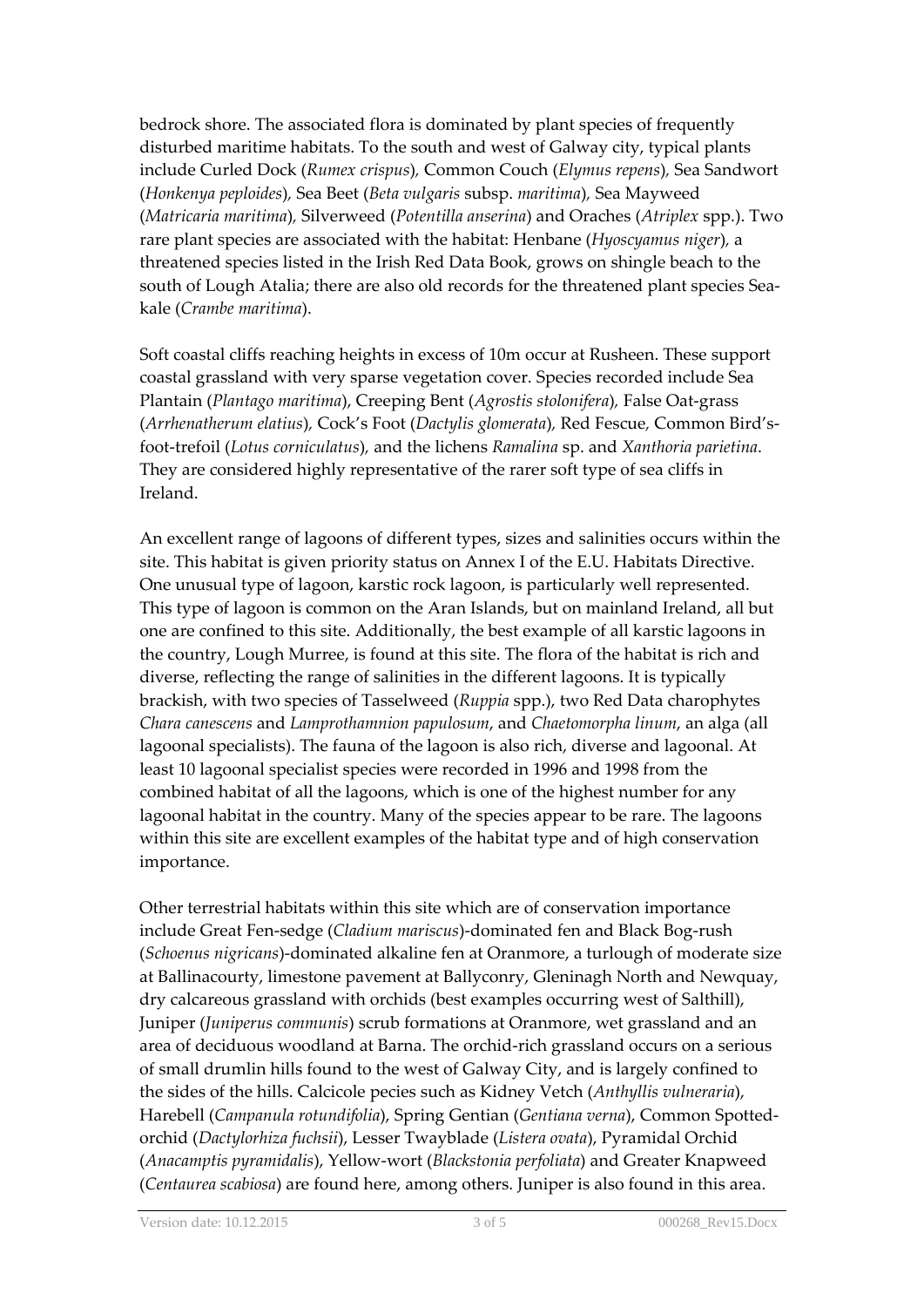Areas of alkaline and *Cladium* fen as best represented near Oranmore, and species such as Great Fen-sedge, Common Reed (*Phragmites australis*), Purple Moor-grass (*Molinia caerulea*), Bogbean (*Menyanthes trifoliata*) and Long-stalked Yellow-sedge (*Carex lepidocarpa*) are found along with the usually dominant, Black Bog-rush. The turlough at Ballinacourty floods to about 25 ha in winter, and has vegetation with a typical zonation. Wetland species such as Amphibious Bistort (*Polygonum amphibium*), Common Marsh-bedstraw (*Galium palustre*) and Marsh Cinquefoil (*Potentilla palustris*) are found near the swallow-hole, with species of wet grassland close to the flood limit (e.g. Silverweed, *Potentilla anserina,* Water Mint, *Mentha aquatica* and Creeping Bent, *Agrostis stolonifera*). Sedges (*Carex* spp.) dominate in between.

Inner Galway Bay provides extensive good quality habitat for Common Seal (maximum count of 317 in the all-Ireland survey of 2003). This species is listed on Annex II of the E.U. Habitats Directive. The seals use a range of haul-out sites distributed through the bay - these include inner Oranmore Bay, Rabbit Island, St. Brendan's Island, Tawin Island, Kinvarra Bay, Aughinish Bay and Ballyvaughan. The site provides optimum habitat for Otter, also an Annex II-listed species.

Galway Bay is a very important ornithological site. The shallow waters provide excellent habitat for Great Northern Divers (35), Black-throated Divers (28), Scaup (39), Long-tailed Duck (27) and Red-breasted Merganser (232). (Figures given are peak average maxima over the 3 winters 1994/95 to 1996/97). All of these populations are of national importance. The intertidal areas and shoreline provides feeding and roosting habitat for wintering waterfowl, with Brent Goose (517) having a population of international importance and a further 11 species having populations of national importance. Four of the regular wintering species are listed on Annex I of the E.U. Birds Directive - Golden Plover, Bar-tailed Godwit and the two diver species. Breeding birds are also of importance, with significant populations of Sandwich Terns (81 pairs in 1995) and Common Terns (99 pairs in 1995), both also being listed on Annex I of the E.U. Birds Directive. A large Cormorant colony (approx. 300 pairs in 1989) occurs on Deer Island.

Fishing and aquaculture are the main commercial activities within the site. A concern is that sewage effluent and detritus of the aquaculture industry could be deleterious to benthic communities. Reef and sediment communities are vulnerable to disturbance or compaction from tractors accessing oyster trestles. The *Paracentrotus lividus* populations have been shown to be vulnerable to over-fishing. Extraction of maerl in Galway Bay is a threat. Owing to the proximity of Galway city, shoreline and terrestrial habitats are under pressure from urban expansion and recreational activities. Eutrophication is probably affecting some of the lagoons and is a continued threat. Drainage is a general threat to the turlough and fen habitats. Bird populations may be disturbed by aquaculture activities.

This large coastal site is of immense conservation importance, with many habitats listed on Annex I of the E.U. Habitats Directive, four of which have priority status